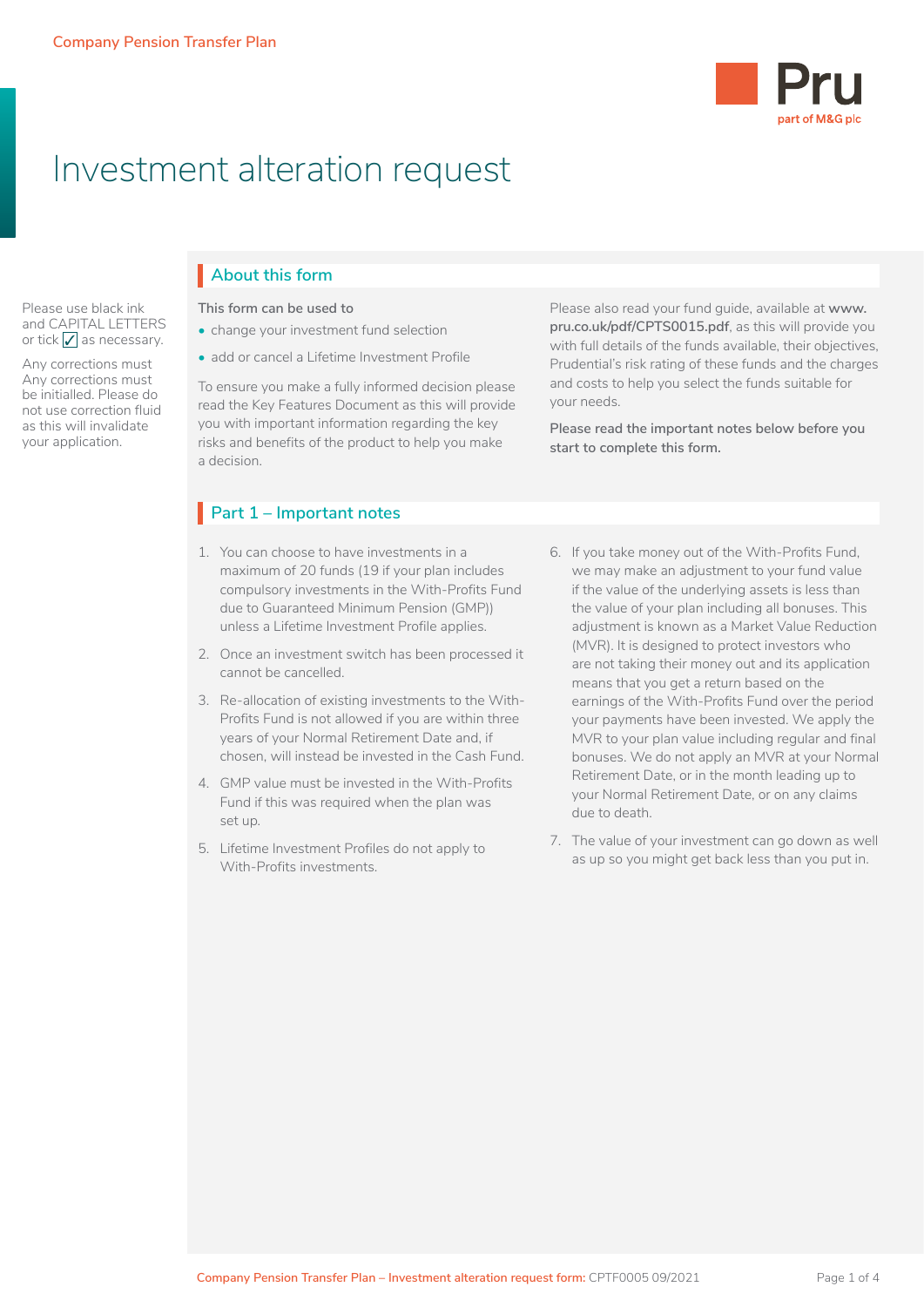| Part 2 - Investor's details |                           |
|-----------------------------|---------------------------|
| Investor                    |                           |
|                             |                           |
| Plan number                 | National Insurance number |
|                             |                           |

If you have more than one Prudential Company Pension Transfer Plan, do you want this request to apply to all of your Company Pension Transfer Plans?

If **No**, this request will be applied only for the plan number you completed above.

I request the revised investment strategy as detailed in this form.

## **Part 3 – Target investment strategy**

**Complete this section to specify your target percentage in each investment fund selected. We will calculate the percentage of units to be cancelled to meet your target investment strategy.**

(Do **not** complete this section if you want to specify your exact requirements on the percentage(s) of existing investments to be cancelled – instead complete the detailed fund selection in Part 4.)

**Fractions of 1% should not be used.**

| Fund  | Target % |
|-------|----------|
|       | $\%$     |
|       | $\%$     |
|       | $\%$     |
|       | $\%$     |
|       | $\%$     |
|       | $\%$     |
|       | $\%$     |
|       | $\%$     |
|       | $\%$     |
|       | $\%$     |
|       | $\%$     |
|       | $\%$     |
|       | $\%$     |
|       | $\%$     |
|       | $\%$     |
|       | $\%$     |
|       | $\%$     |
|       | $\%$     |
| Total | 100%     |

Yes No

No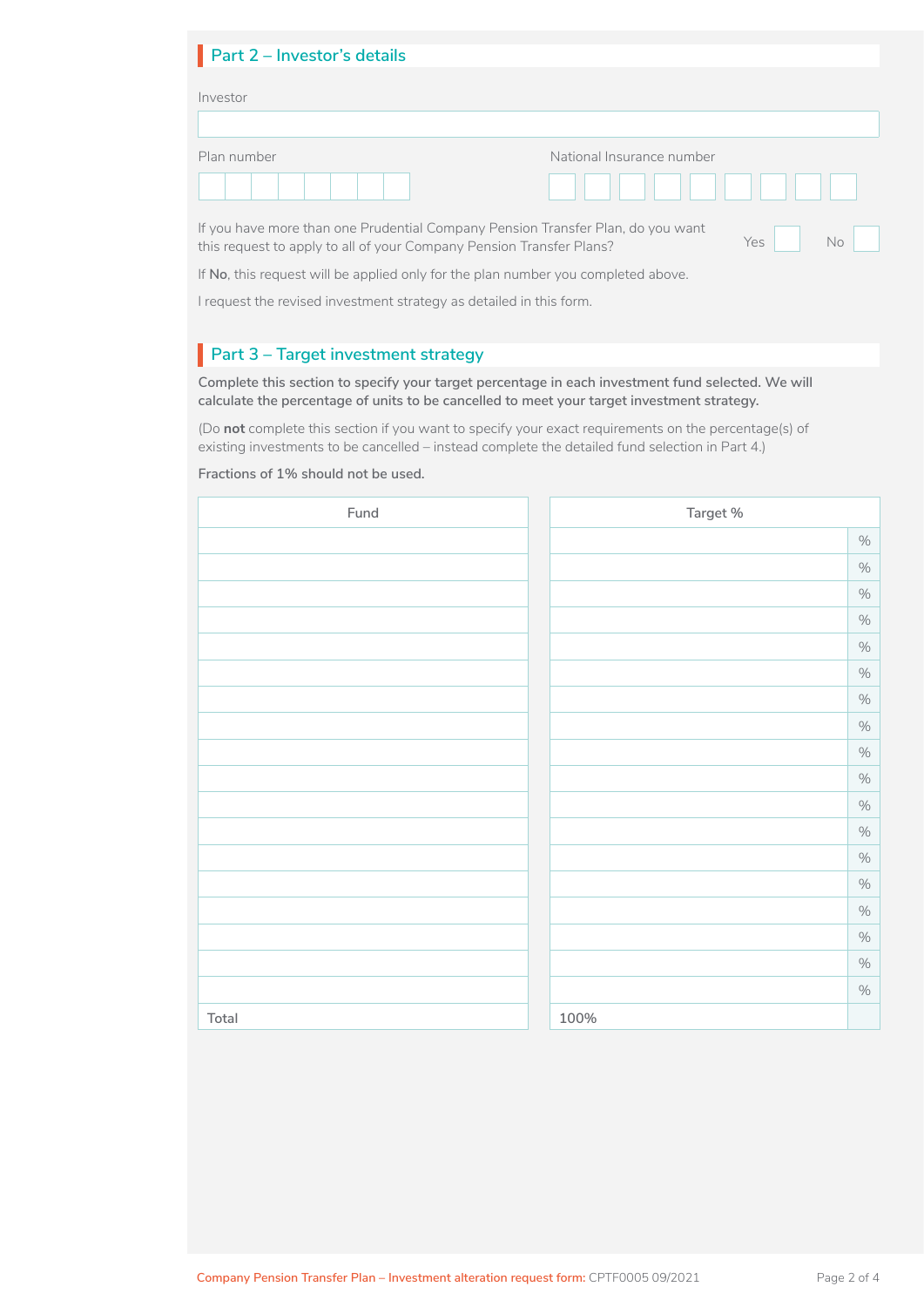## **Part 4 – Detailed fund selection**

Complete this section to specify your exact requirements on:

• the percentage(s) of existing investments to be cancelled and the percentage(s) of cash realised to be applied to the revised fund selection.

**Fractions of 1% should not be used.**

**A maximum of 20 funds can be used for investment at any one time.**

#### **Existing investments Application of existing investments Application of existing investments**

| Fund | % to be cancelled | Fund  | % of cash realised<br>to be applied |
|------|-------------------|-------|-------------------------------------|
|      | $\%$              |       | $\%$                                |
|      | $\%$              |       | $\%$                                |
|      | $\%$              |       | $\%$                                |
|      | $\%$              |       | $\%$                                |
|      | $\%$              |       | $\%$                                |
|      | $\%$              |       | $\%$                                |
|      | $\%$              |       | $\%$                                |
|      | $\%$              |       | $\%$                                |
|      | $\%$              |       | $\%$                                |
|      | $\%$              |       | $\%$                                |
|      | $\%$              |       | $\%$                                |
|      | $\%$              |       | $\%$                                |
|      | $\%$              |       | $\%$                                |
|      | $\%$              |       | $\%$                                |
|      | $\%$              |       | $\%$                                |
|      | $\%$              |       | $\%$                                |
|      | $\%$              |       | $\%$                                |
|      | $\%$              |       | $\%$                                |
|      | $\%$              |       | $\%$                                |
|      |                   | Total | 100%                                |